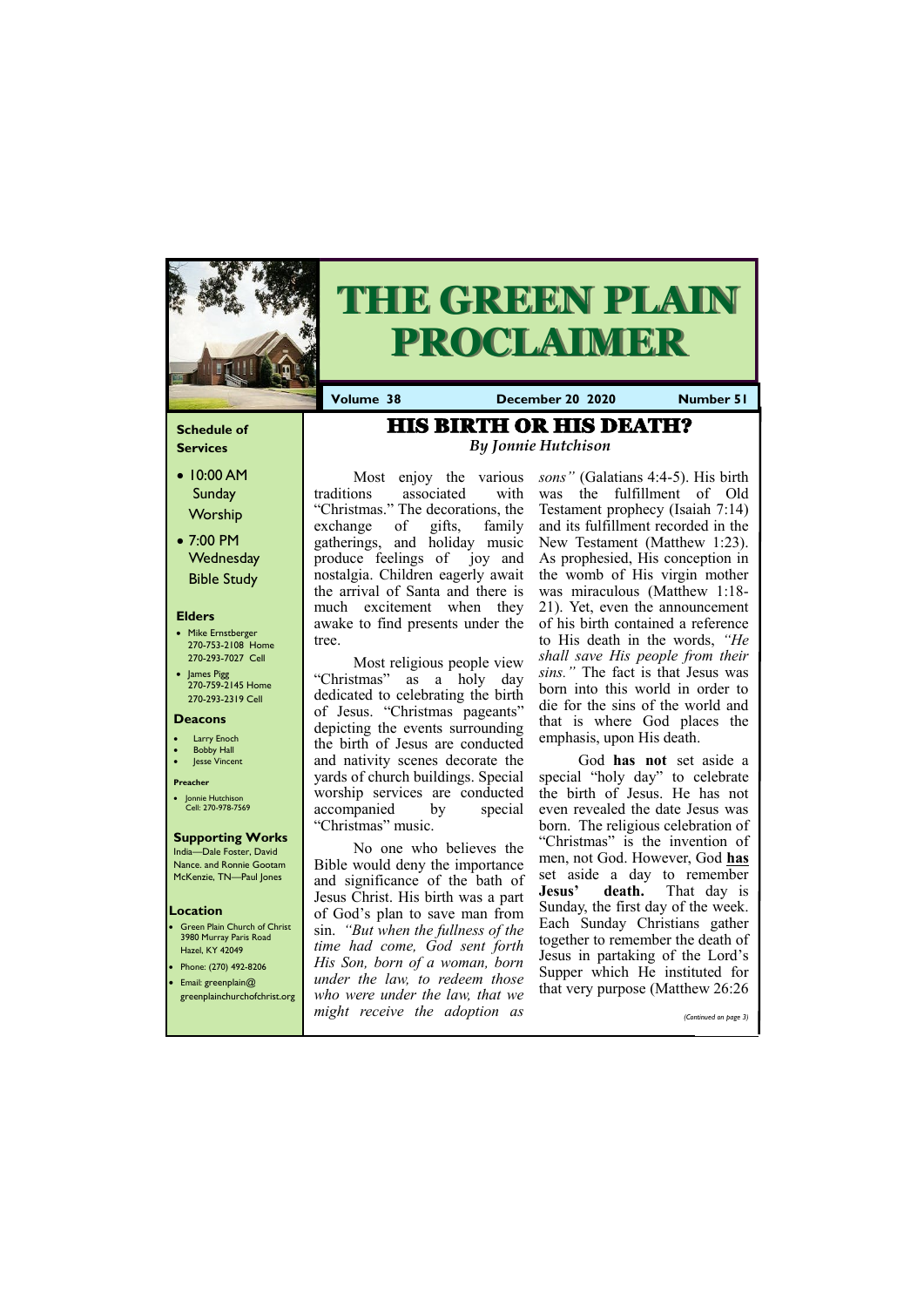# NEWS AND NOTES

*REMEMBER IN PRAYER: Green Plain members*: Remember Faye Travis (now home), Peggy Jarvis, Rex Enoch, Mary Crutchfield, Joanne Barnes, Maxine Pool, Hayes and Marjorie Grady, Jim Fielder, Griselda Adams, Larry Enoch, Carolyn Byars, Mary and Jim Lowrie, and Mary and Jesse Vincent.

**Family and Friends:** Helen Tidwell, Jenne Pool, Teresa Tacker, Betty Pond, Bryan White, Meredith Enoch, Kenneth Mizell, , Janice Canter, , Andrea Phillips, Donald and Dorothy Cook, Sandra Cook Downs, Kevin Smith, Walter Lee Steely, and Dale Pentecost.

- **OUR SYMPATHY** is extended to the family of Carol Pigg at her passing this past week. Carol was the sister-in-law of James and Jan.
- **WORSHIP AND BIBLE STUDY:** It was great to see several who have been absent due to illness back with us in worship last Sunday. We are thankful God has answered prayer. We will continue meeting each Sunday morning at 10:00 am for worship and on Wednesday at 7:00 pm for Bible study.
- **PANTRY ITEMS December 2020: 6—Peanut Butter; 13—Mixed Vegetables; 20—Canned Meats; 27—Creamed Corn.** Please bring any additional items you wish for the "blessing box" which is located next to the breezeway on the north side of the building.
- **December2020 Anniversaries:** 17—Mary & Jesse Vincent; 22—Marjorie & Hayes Grady. **Birthdays:** 5—Nathan Hale; 7—Mike Ernstberger; 9—Debbie Ernstberger; 12 -Wanda Barrett (Murray Paris RD); 12—Jesse Vincent; 14—Faye Travis; 18—Wanda Barrett (Green Plain RD); 16—Cody Canter; 17—Marie Wyatt; 18—Rex Enoch; 21— Larry Enoch; If we have left anyone out please let us know.
- **We offer FREE BIBLE CORRECPONDENCE COURSES through the mail. Enroll on our website or send your name and return mailing address to the address on the first page of this bulletin. You may also call 270-978-7569 or you may email us at greenplain@greenplainchurchofchrist.org.**

# **Page 2**

**ONLINE SPIRITUAL RESOURCES Gospel Broadcasting Network https://gbntv.org/**

**World Video Bible School https://store.wvbs.org/wvbs-splashpage.html**

> **A Bible Answer https://abibleanswertv.org/**

> > **Good News Today http://gnttv.org/**

**In Search of the Lord's Way http://searchtv.org/**

Brothers" (Acts 28:11).



**This Week:** What event did Paul say to the church in Rome "declared" Jesus "to be the Son of God with power?"

*Last Week:* What was the sign or figurehead of the Alexandrian ship on which Paul sailed to Rome?

*Answer:* The figurehead was the "Twin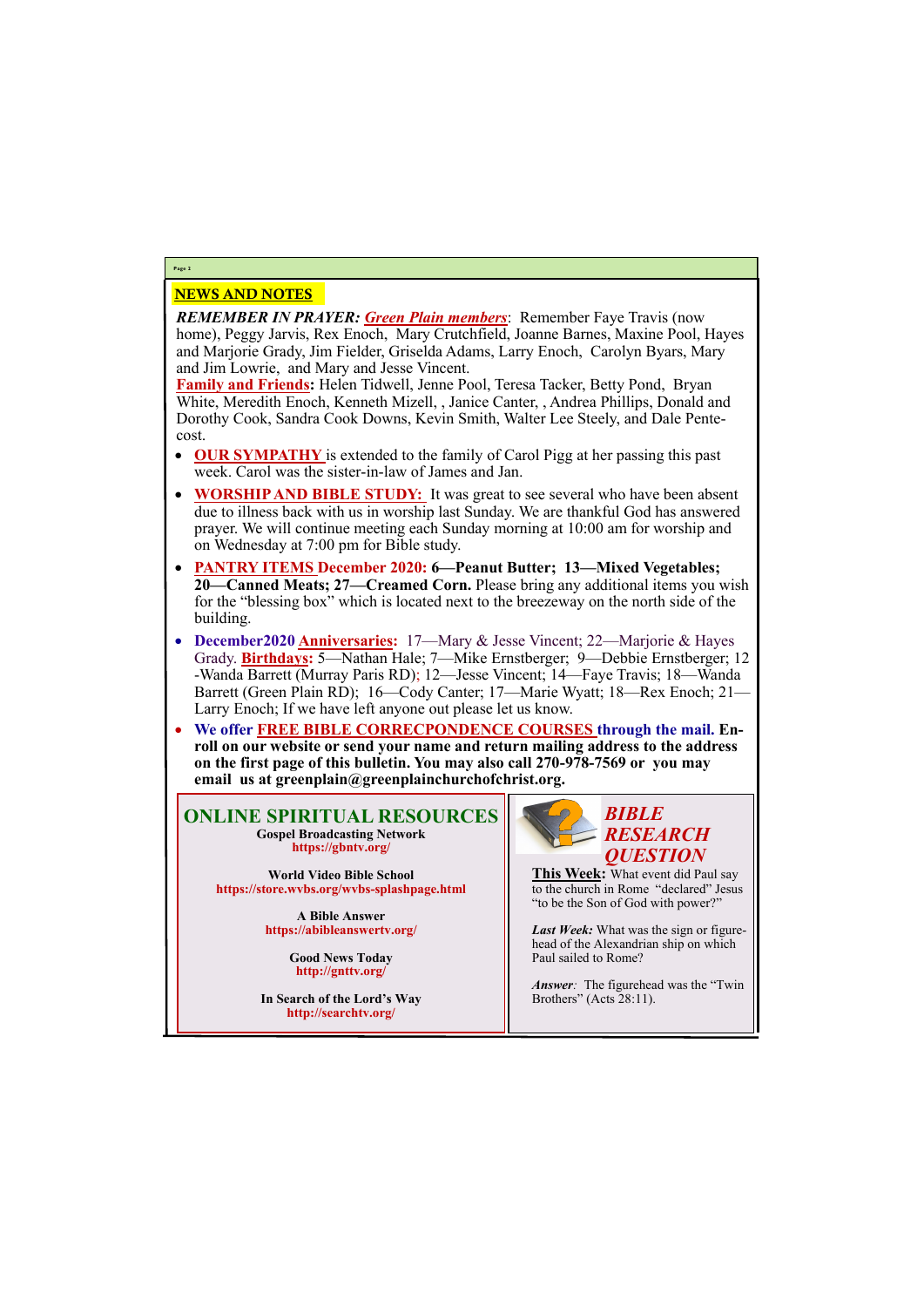**Page 3**

-28; Acts 20:7; 1 Corinthians 11:23-26). *"For as often as you eat this bread and drink this cup, you proclaim the Lord's death till He comes"* (1 Corinthians 11:26).

The Bible tells us, *"And whatever you do in word or deed, do all in the name of the Lord Jesus, giving thanks to God the Father through Him"* (Colossians 3:17). Nothing can be done "in the name of the Lord Jesus"

unless Hs has ordained and authorized it. He has neither ordained nor authorized a religious celibatarian of His birth called "Christmas", but He has ordained and authorized the remembrance of His death each first day of the week. May God help us to recognize that He does not authorize by what He has not said, but by what He has said in His Word. Let us respect the silence of the scriptures and to speak only as the oracles of God (1 Peter 4:11).

*(Continued from page 1)*

## **WHY THE CHURCH OF CHRIST DOES NOT OBSERVE CHRISTMAS**

Some years ago I received a letter from a listener to the weekly radio program who asked me to explain why the church of Christ does not observe Christmas. This sermon is the answer I gave to that question.

I realize that there are many people in the world who regard members of the church of Christ as being very narrow-minded in our refusal to join with the denominational world in the observance of that holiday which was formerly known as Christ Mass Day, but is now generally abbreviated to Christmas Day. The question is often asked of us, "Do you folks not believe in the Bible account of the birth of Jesus?" When we reply that we do indeed believe every word of that divine record, we are then asked this question: "Do you not believe that the birth of Jesus is an event worth remembering?" There are several reasons why the church of Christ does not observe Christmas, and so I wish to mention some of them.

### **THERE IS NO DIVINE COMMAND OR PRECEPT**

We believe that we must have a divine command or precept for all that we do in religion. We believe that we are not authorized to observe religious holidays that are not mentioned in the Bible for Christians to observe. There is no record in the Bible that any Christian ever observed a holiday in the memory of the birth of Christ. Although the Bible does tell us of the activities of the early church, it gives no hint that anyone in apostolic times thought of declaring a holiday to celebrate the birth of Christ, or that God wanted it to be celebrated. In fact, the Encyclopedia the idea of having a Mass to celebrate the birth of the Savior. To learn of the beginning of Christmas, we must go to the encyclopedia rather than the Bible, for the Bible is silent about the subject. Reading further in the encyclopedia we learn that the Pope who first inaugurated Christmas said, "We have a Mass for every saint, but there is no Mass for Christ." He decreed that henceforth the 25th day of December each year would be observed as Christ Mass Day. For many years, in fact for many centuries, Christmas was strictly a Catholic holiday, but when various Protestant churches came into being, one by one they borrowed that holiday.

### **WE MUST SPEAK AS THE ORACLES OF GOD**

Britannica reveals that it was a good many years after the death of Jesus before a certain Pope conceived month was arbitrarily selected by the Pope who inau- *(Continued on page 4)*

The church of Christ does not observe Christmas because of the apostle Peter's statement in I Peter 4:11, "If any man speak, let him speak as the oracles of God." We cannot speak as the oracles of God and speak of Christmas. Why? Because the oracles of God are silent about such a holiday. If the New Testament spoke of Christmas and we had the teaching that Christians in New Testament times observed that holiday, the church of Christ would do so now.

### **IS DECEMBER 25TH CHRIST'S BIRTH DAY?**

I submit to you that a fourth reason why the church of Christ does not observe and celebrate Christmas is that no one knows that Jesus was born on the 25th of December. That particular day and